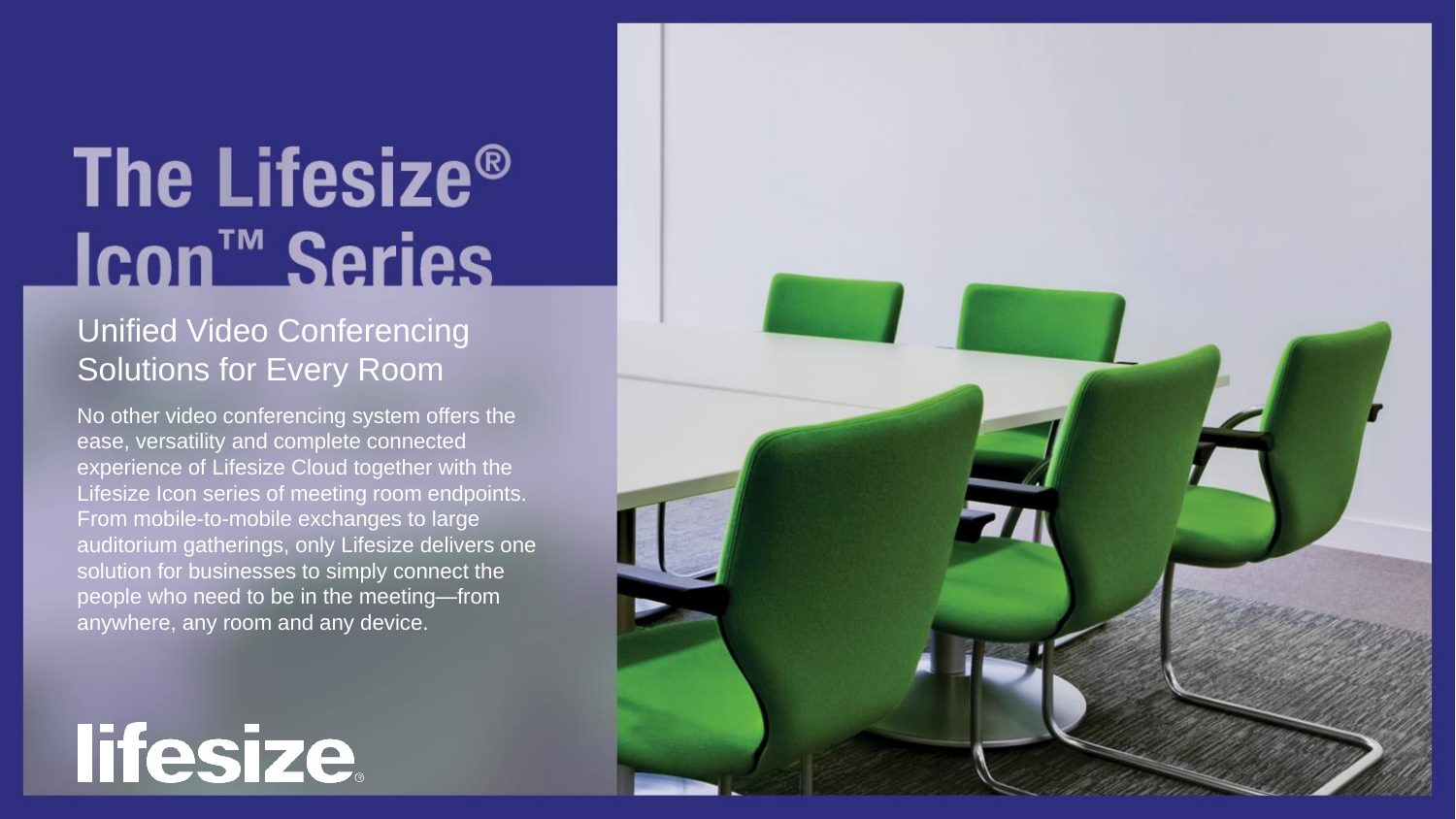# **THE HUDDLE ROOM**

We know it's often the small teams that get the work done. The Lifesize® Icon 400™ is designed to bring the power of video collaboration to small meetings. Sized perfectly for huddle rooms and wherever small teams congregate, the Lifesize Icon 400 delivers an unparalleled experience to the small meeting room where teams meet to share knowledge and power through projects.





*The Lifesize® Icon Flex™ system delivers flexibility for teams that use multiple collaboration applications and are looking for a way to bring Microsoft® Lync®, Google Hangouts™, Cisco Jabber®, Skype™ , or our favorite, Lifesize Cloud, into the meeting room.*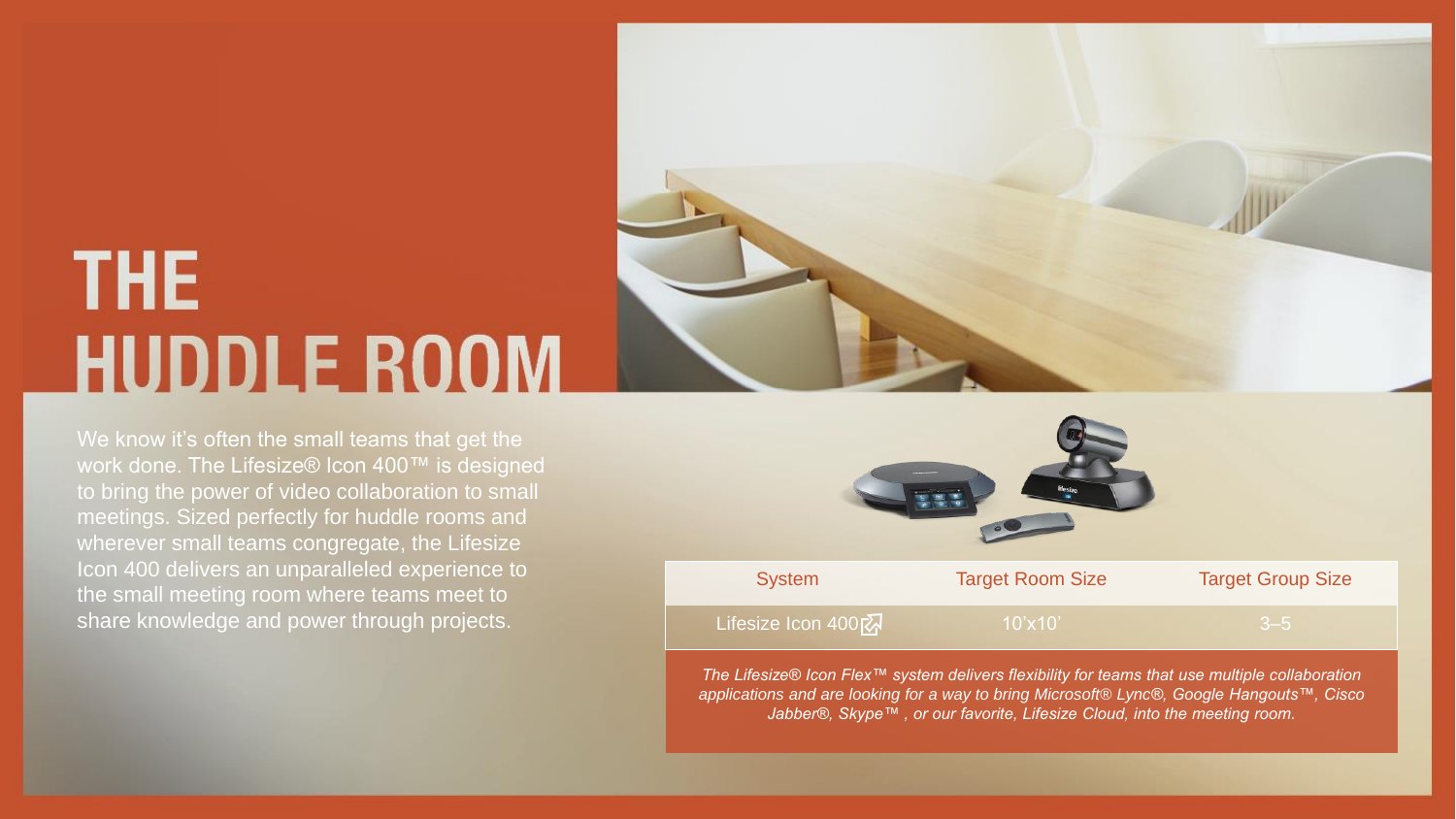### **THE CONFERENCE ROOM**



Conference rooms and boardrooms are the classic settings for video. These rooms, equipped with video, let large teams connect and build relationships through regular, face -to -face business conversations. A Lifesize® Icon 600™ video conferencing system, with support for multiple displays and multiple microphone inputs, conference room.



| <b>System</b>     | <b>Target Room Size</b> | <b>Target Group Size</b> |
|-------------------|-------------------------|--------------------------|
| Lifesize Icon 600 | $15'$ x $30'$           | $6-12$                   |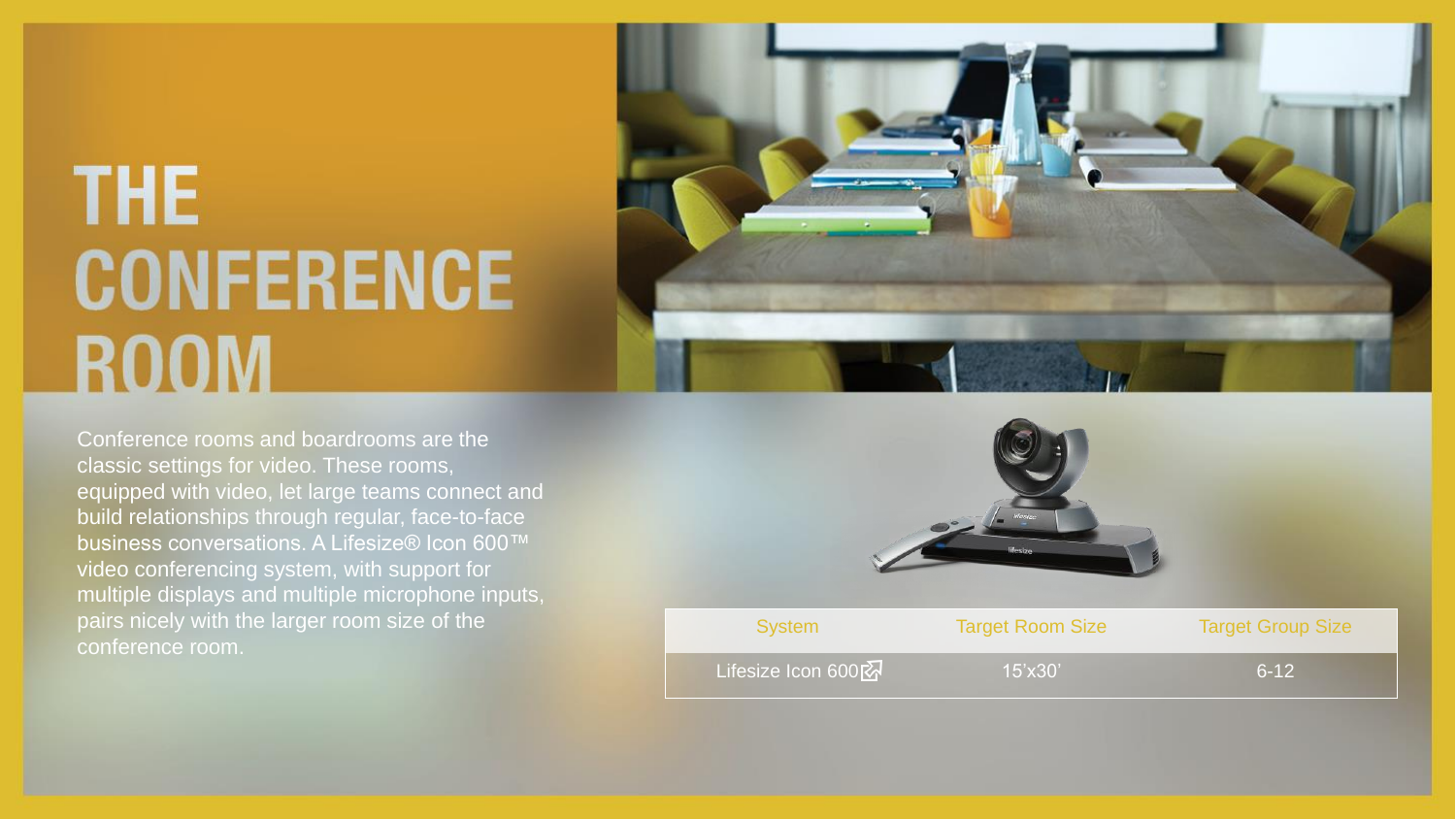### **THE AUDITORIUM SOLUTION**

The Lifesize® Icon 800™ delivers the ultimate communication experience to auditoriums and other large meeting spaces. Additional audio and video inputs let you connect multiple devices from cameras and laptops to DVRs and microphones —to drive an immersive large -room meeting experience. The rack -mountable design enables system integrators to install the Lifesize Icon 800 into any industry -standard server, podium or other rack -mount space.





Lecture halls Auditoriums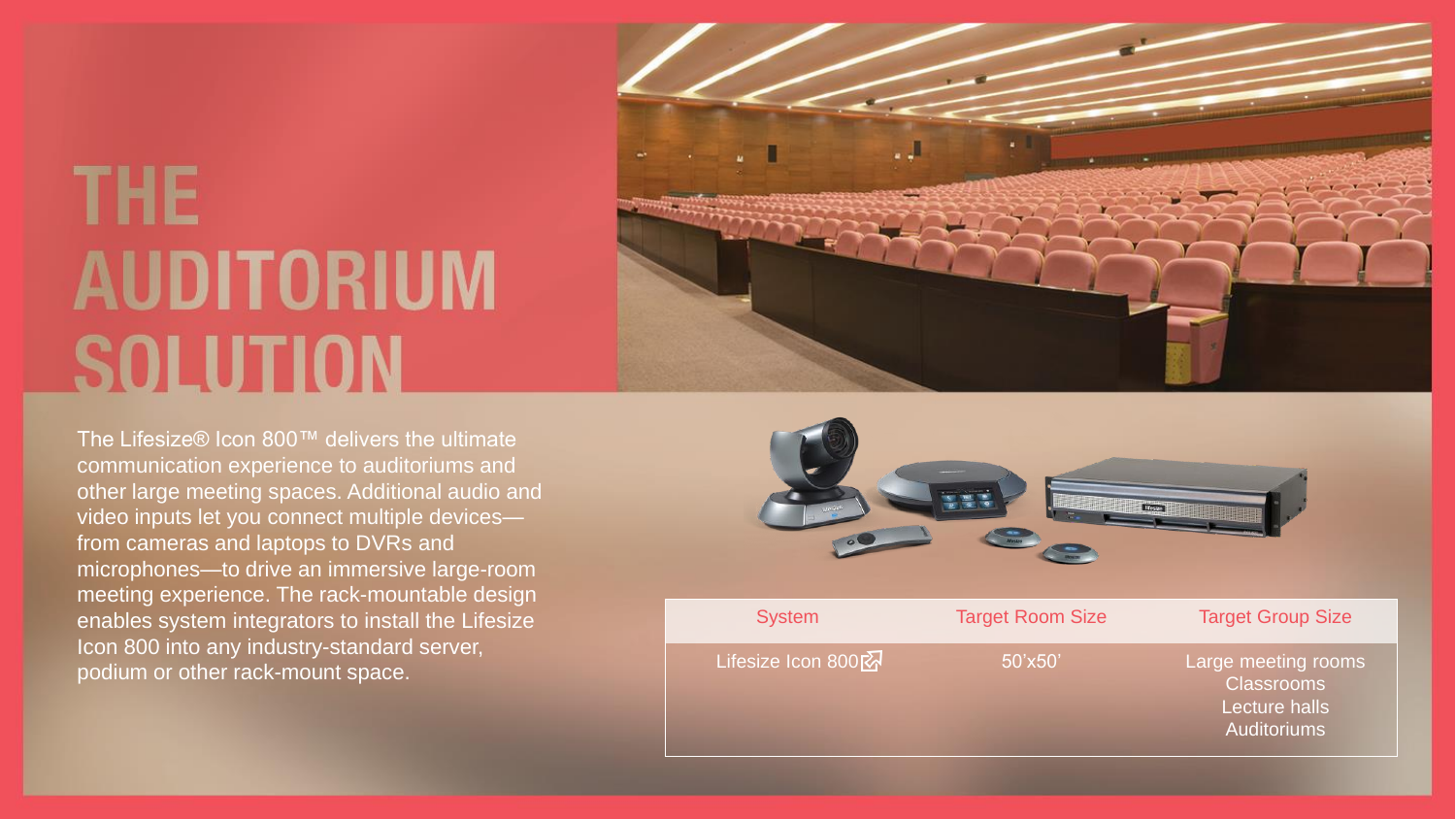## **VIDEO MEETINGS IN YOUR POCKET**





| priorie, tablet or a laptop, you ve got a seat at the<br>meeting—wherever you are. | <b>System</b>        | <b>Target Room Size</b> | <b>Target Group Size</b> |
|------------------------------------------------------------------------------------|----------------------|-------------------------|--------------------------|
|                                                                                    | Lifesize Cloud appty |                         | Individual               |